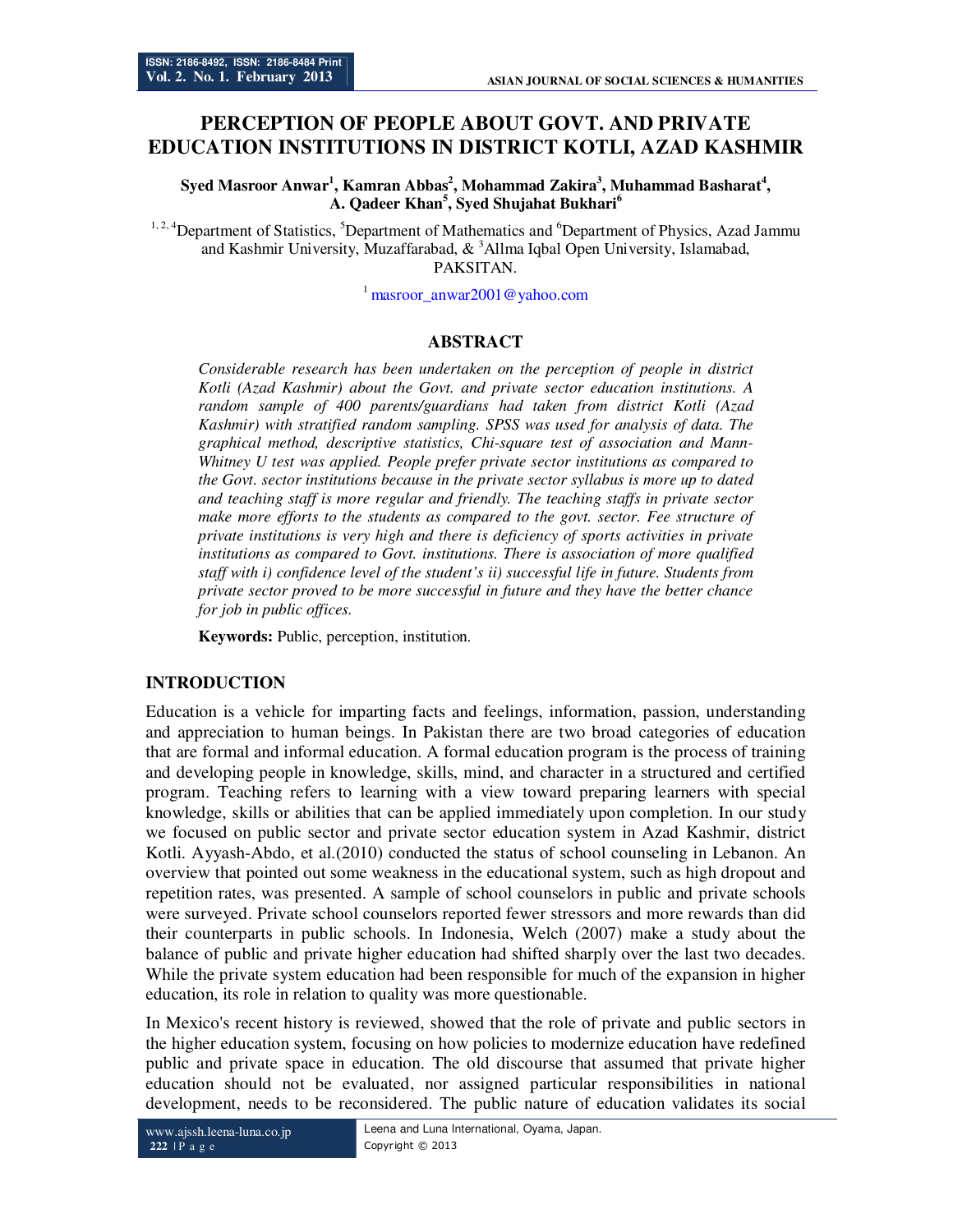functions. In this context private universities need to be evaluated according to academic excellence criteria (Casillas, A.1993).

Anderson (1992) discussed that the balance of the public & private school sectors in Australia is unstable, and present trends may lead to a public system that merely serves as a safety net for children not catered to by private schools. Increasingly, bright and motivated students and influential and articulate parents are moving from the public to the private system. In 1986, 24% of primary school and 29% of secondary school students were in private schools, including elite, religious, and reform/alternative schools. The public system is left to deal with an increasingly difficult & unrepresentative student body, which in turn causes more flight to private schools.

The main objective of the study is to know the view of people in district Kotli about public and private sector education institutions and review of the related studies. However, no such study has been conducted in Azad Kashmir; district Kotli.

## **METHODOLOGY**

## **Design and sample**

Our population was based on the parents/guardians in district Kotli (Azad Jammu and Kashmir). The researcher conducted the survey in district Kotli (AJK). The parents/guardians were selected for this study.

Researcher used the following formula provided by T.Yamne (1967) to determine the sample size  $n = N/(1 + N.e^2)$  which is 400. The population of district Kotli divided into two strata i.e. rural and urban. Then take sample from these strata by using proportional allocation which is 308 from rural and 92 from urban area of district Kotli. A questionnaire was used to collect the information from the respondents and was developed according to tool used by (Ayyash-Abdo, et al.2010).

The questionnaire was comprised of three sections. Section 1 consisted of demographic attributes (area, gender, age, education level). Section 2 comprised of questions related to as where would you prefer to send your children/brothers/sisters for getting education, Which of the teaching staff makes more efforts for their students, Which type of institutes is good enough to judge the underlying abilities of the students, Which of the two students having more chance of selection for public office for job. These questions were measured on a 2 point scale by Public sector institute and Private sector institutes. In section-3 questions related to as the behavior of private teaching staff is friendlier than public teaching school, the sport's activities of public sector institutes are better of the private sector institutes, the syllabus in private institutes is more up to date and constructive, the confidence level of the student of private institutes is better than the student of the Govt. institute, due to fee structure in private institute's peoples prefer public sector institutes, the building of the public sector institutes is enough for learning of students, the teachers of the private sector institutes are well qualified, the private sector institutes provide better facilities for learning, the private sector institutes should be Govt. registered, the students of private sector institutes proved to be more successful their career. These questions were measured at 5 point scale that is agreed, strongly agree, disagree, strongly disagree and don't know.

The questionnaire was conveniently distributed to 400 parents/guardians of the district Kotli (Azad Kashmir) at the rate of 308 from rural areas and 92 from urban areas. Proper instructions were given to the respondents in order to fill the questionnaire properly by surveyors.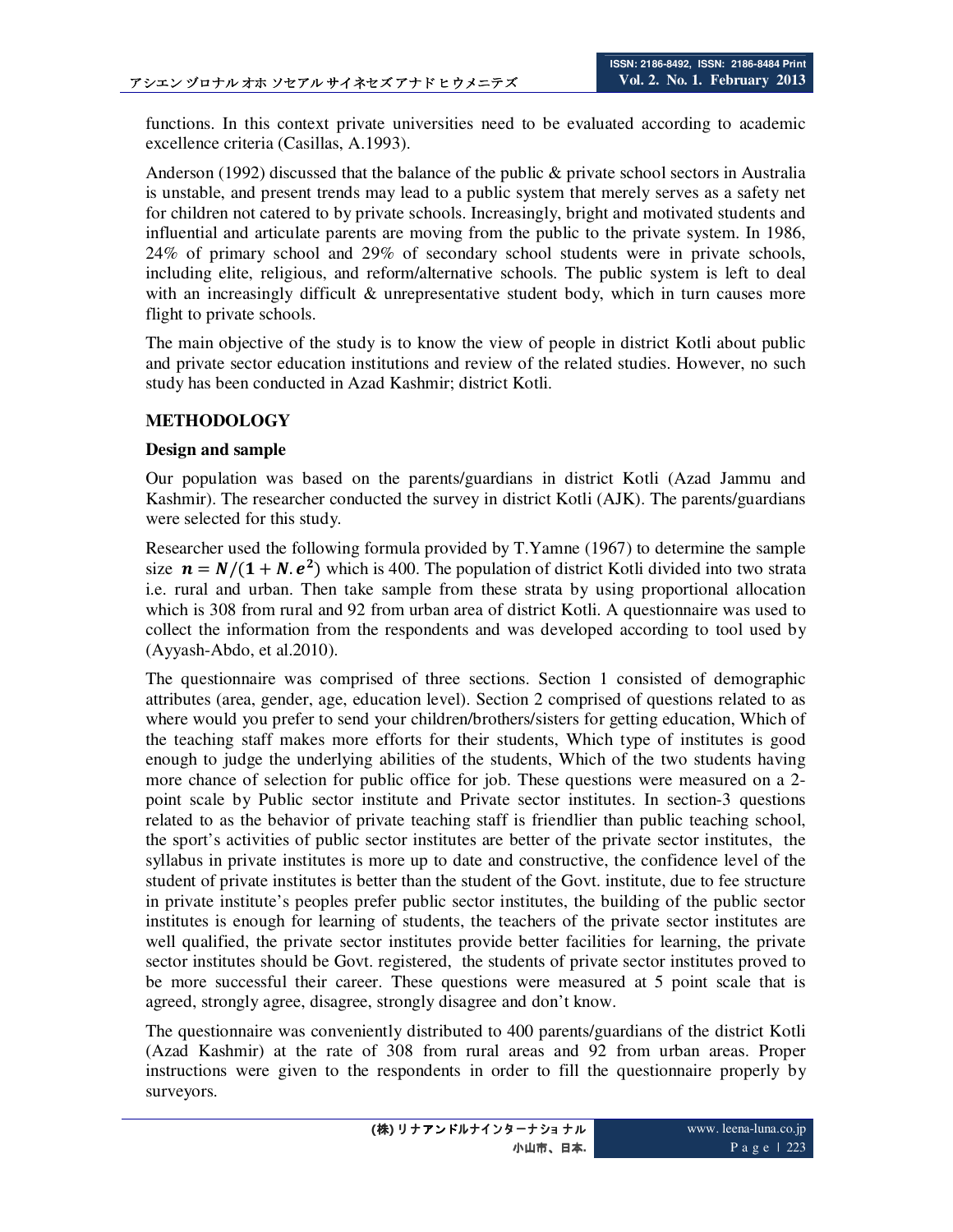## **DATA ANALYSIS**

Data were analyzed by using SPSS. Results were calculated and presented by using descriptive statistics, Graphical Method, Chi square test and Maan whitney test.

# **RESULTS**

From all 400 respondents, 273 were male and 127 were female. From table-1and graph-1, it is clear that mostly people (62.25%) prefer Private sector institutes. Table-1 shows that mostly people (63.50%) agreed that Private sector teaching staff makes more efforts for students as compared to public sector teaching staff. It is concluded that private sector institutes are better to judge the underlying abilities of the students (see Table-1 and graph-2). About 55.25% of the respondents think that the student of the private sector institutes having more chance of selection for public office for job as compared to the students of public sector institute and 44.75% against it (see Table-1 and graph-6).

| <b>Asked Questions</b>                                                                                            | Agree | Strongly<br>Agree | <i>Disagree</i> | Strongly<br>Disagree | Don't<br>know   |
|-------------------------------------------------------------------------------------------------------------------|-------|-------------------|-----------------|----------------------|-----------------|
| Behavior of private teaching staff is more<br>friendly than public teaching staff                                 | 126   | 107               | 108             | 24                   | 35              |
| Sport's activities of public sector institutes are<br>better than private sector institutes                       | 194   | 113               | 71              | 09                   | 13              |
| Syllabus in private institutes is more up to<br>date and constructive                                             | 188   | 80                | 109             | 11                   | 12              |
| Confidence level of the students in private<br>institutes is better than the students of the<br>Govt. institutes. | 128   | 167               | 93              | 09                   | 03              |
| Because of high fee structure in private<br>institutes peoples come to public sector<br>institutes                | 161   | 135               | 63              | 27                   | 14              |
| Private sector institutes should be Govt.<br>registered                                                           | 158   | 123               | 87              | 21                   | 11              |
| Students of private sector institutes proved to<br>be more successful in their career                             | 147   | 97                | 88              | 32                   | 36              |
| Teaching staff of the private sector institutes<br>are well qualified                                             | 112   | 83                | 158             | 47                   | 00 <sup>1</sup> |

### **Table 1. Perception of people about Govt. and private Institutes**

|  | Table 2. Comparison of Govt. and private institutes at agrees and disagree criteria |  |  |
|--|-------------------------------------------------------------------------------------|--|--|
|  |                                                                                     |  |  |

| <b>Asked Questions</b>                                                      | Public sector<br><i>Institutions</i> | Private sector<br>Institutions |
|-----------------------------------------------------------------------------|--------------------------------------|--------------------------------|
| Preference to send your children/brothers/sisters for getting<br>education  | 151(41.75%)                          | 249(62.25%)                    |
| Teaching staff makes more efforts for students                              | $146(36.50\%)$                       | 254(63.50%)                    |
| Institutes good enough to judge the underlying abilities of the<br>students | 167(41.75%)                          | 233(58.25%)                    |
| Students having more chance of selection for public offices for<br>job      | 179(44.75%)                          | 221(55.25%)                    |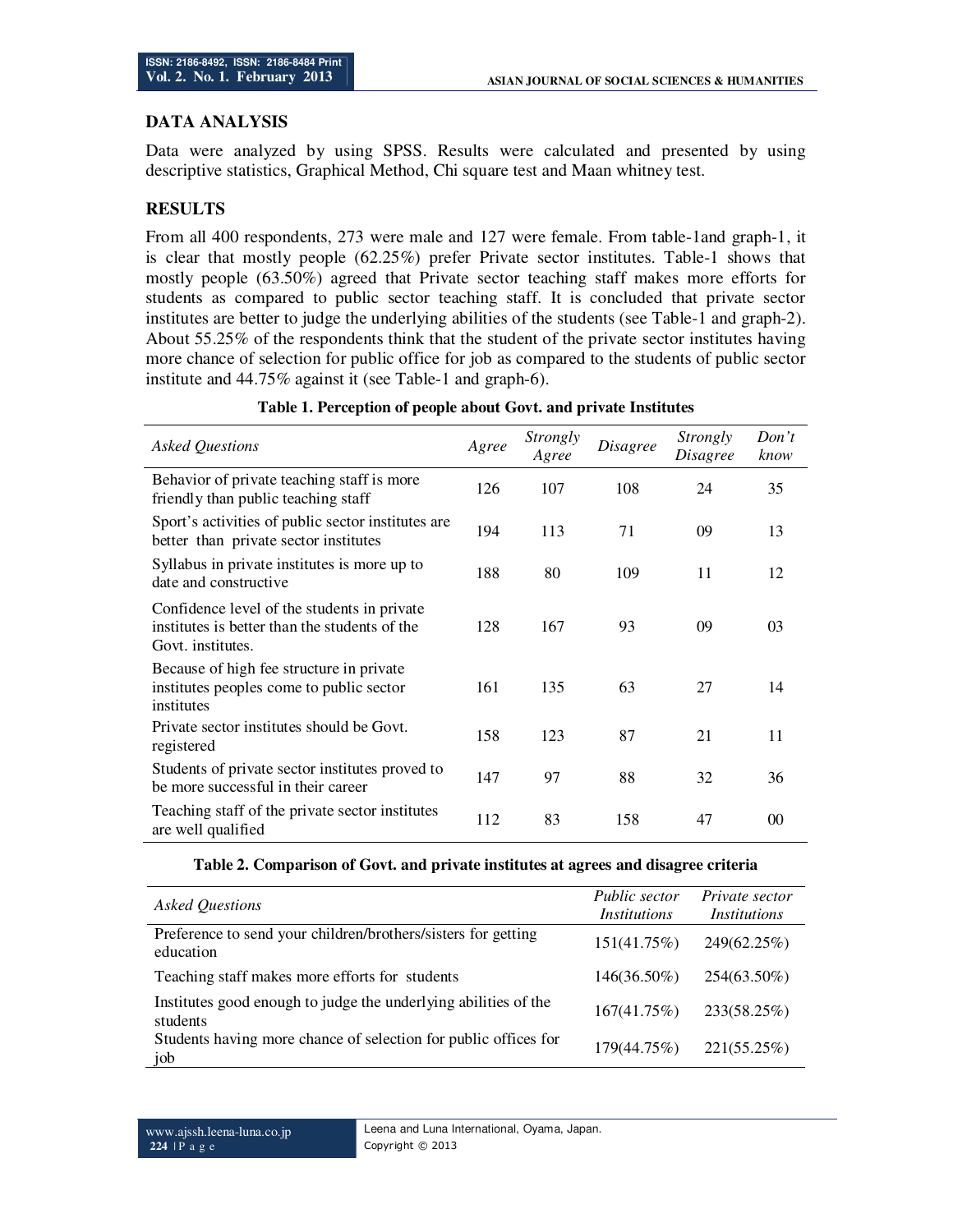|                                                                    |                          | Confidence level of the students<br>of private institutes is better<br>than the Govt. institutes |                                                                    |          |                                                                       | Total          | Chi<br>Square | $P-$<br>value |      |
|--------------------------------------------------------------------|--------------------------|--------------------------------------------------------------------------------------------------|--------------------------------------------------------------------|----------|-----------------------------------------------------------------------|----------------|---------------|---------------|------|
|                                                                    |                          | Agree                                                                                            | $\begin{array}{c} \textit{Strongly} \\ \textit{Agree} \end{array}$ | Disagree | $\begin{array}{l} \textit{Strongly} \\ \textit{Disagree} \end{array}$ | $Don't$ $Know$ |               |               |      |
| Teaching                                                           | Agree                    | 68                                                                                               | 24                                                                 | 13       | 06                                                                    | 01             | 112           |               |      |
| staff of the<br>private sector<br>institutes are<br>well qualified | <b>Strongly Agree</b>    | 4                                                                                                | 41                                                                 | 05       | 02                                                                    | 01             | 83            |               |      |
|                                                                    | Disagree                 | 24                                                                                               | 75                                                                 | 57       | 01                                                                    | 01             | 158           | 113.7         | 0.00 |
|                                                                    | <b>Strongly Disagree</b> | 2                                                                                                | 27                                                                 | 18       | 00                                                                    | $00\,$         | 47            |               |      |
|                                                                    | Don't Know               | 00                                                                                               | 00                                                                 | 00       | 00                                                                    | $00\,$         | $00\,$        |               |      |
|                                                                    | 128                      | 167                                                                                              | 93                                                                 | 09       | 03                                                                    | 400            |               |               |      |

#### **Table 3. Association between qualified teaching staff and confidence level of the student**

**Table 4. Association between qualified staff and students proved more successful in career** 

|                                                                                |                          | Students of private sector<br>institutes proved to be more<br>successful their career |                                                                    |          |                      | Total      | Chi<br>Square | $P-$<br>value |      |
|--------------------------------------------------------------------------------|--------------------------|---------------------------------------------------------------------------------------|--------------------------------------------------------------------|----------|----------------------|------------|---------------|---------------|------|
|                                                                                |                          | $A\mathfrak{g}$ ree                                                                   | $\begin{array}{c} \textit{Strongly} \\ \textit{Agree} \end{array}$ | Disagree | Strongly<br>Disagree | Don't Know |               |               |      |
| Teaching<br>staff of the<br>private sector<br>institutes are<br>well qualified | Agree                    | 45                                                                                    | 30                                                                 | 11       | 13                   | 10         | 112           |               |      |
|                                                                                | <b>Strongly Agree</b>    | 43                                                                                    | 27                                                                 | 09       | 01                   | 03         | 83            |               |      |
|                                                                                | Disagree                 | 45                                                                                    | 31                                                                 | 60       | 11                   | 11         | 158           | 74.417        | 0.00 |
|                                                                                | <b>Strongly Disagree</b> | 11                                                                                    | 09                                                                 | 08       | 07                   | 12         | 47            |               |      |
|                                                                                | Don't Know               | 00                                                                                    | 00                                                                 | 00       | $00\,$               | $00\,$     | $00\,$        |               |      |
|                                                                                | Total                    | 147                                                                                   | 97                                                                 | 88       | 32                   | 36         | 400           |               |      |

#### **Table 5. Gender opinion about the job opportunities for the students in different institutes**

|                                                                    | Gender | N   | Mean Rank | Sum of ranks | Mann-Whitney U | P-value |
|--------------------------------------------------------------------|--------|-----|-----------|--------------|----------------|---------|
| Students from<br><i>private sector</i><br><i>institutes having</i> | Male   | 273 | 207.95    | 56770.00     |                |         |
| more chances of<br>job                                             | Female | 127 | 184.40    | 23430.00     | 15302.00       | 0.028   |
|                                                                    | Total  | 400 |           |              |                |         |

From the table-2 it is clear that mostly people are agree and strongly agree with the statement that the behavior of private teaching staff is more friendly than the public sector teaching staff (see also graph-3). Mostly respondents are agree (48.50%) and strongly agree (28.25%) with the view that the sport's activities of public sector institutes are better than the private sector institutes. People from district Kotli (Azad Kashmir) highly favour that the syllabus in private institutes is more up to date and constructive as compare to the syllabus in public sector institutes (see table-2 and graph-4). Collectively  $48.75\%$  respondents agreed and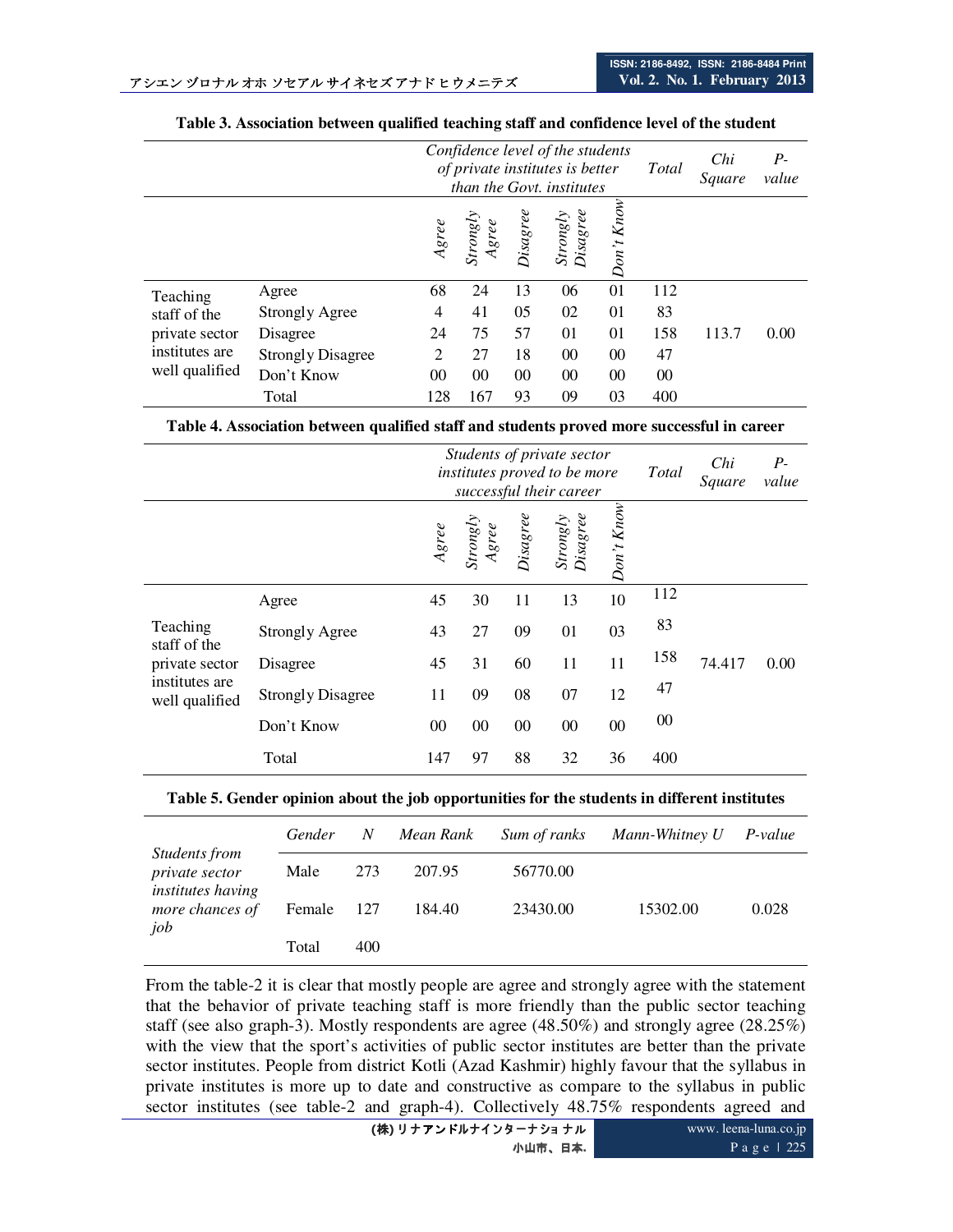strong agreed that the teaching staff in private sector institutes are well qualified (see table-2).Overall, 73.75% people viewed that the confidence level of the students from private institutes is much better than the confidence level of students from the Govt. institutes. As fee structure in private institutes is very high as compared to the Govt. institutes. It is very difficult to afford these highly fees of private institutes by all family heads in this area, so considering table-1, because of this reason people come to public sector institutes. Mostly respondents (70.25%) said that the private sector institutes should be Govt. registered (see table-2).About 61% of the respondents agreed that the students of private sector institutes proved to be more successful their career as compared to the students of Govt. sector institutes (see table-2 and graph-5).



More friendly than public sector's staff constructive and up to date







Graph-3 Private sector teaching staff is Graph-4 Private sector syllabus is more



From the table-3 it is clear that there is association between more qualified staff of private institutes and confidence level of the students of the private institutes with chi-square=113.7 and p-value=0.00 at 5% level of significance (According to Faqir Mohammad, 2009). Also there is an association between qualified teaching staff from private sector institutes and the students of private sector institutes proved to be more successful in career with chisquare=74.417 and p-value=0.00 at 5% level of significance (Faqir Mohammad, 2009).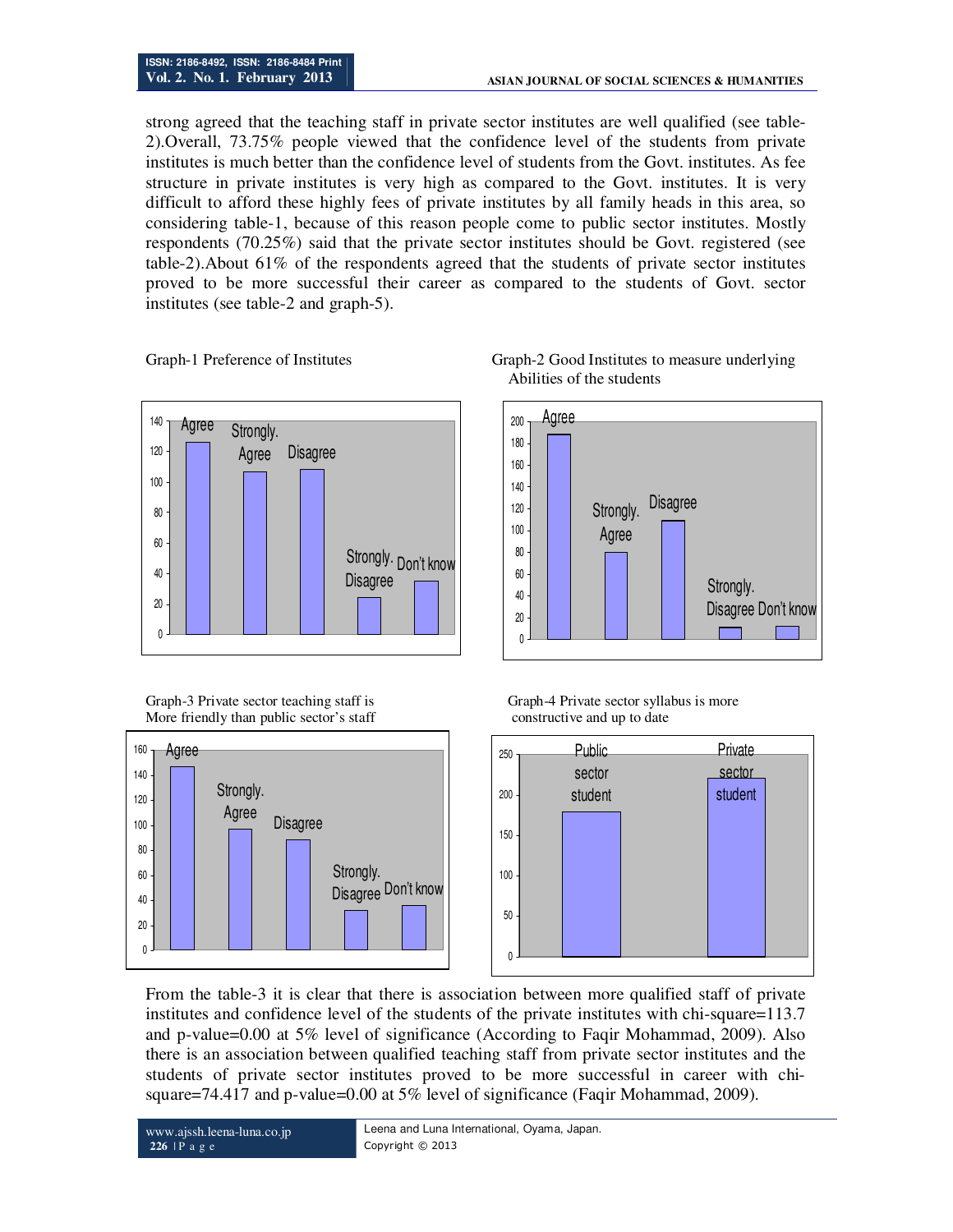Graph-5 Students from private sector proved to be Graph-6 students having more chances for job More successful in their career





From the table-5 it is clear that both males and females having the same opinion that the students from private institutes having the more chances of selection for job as compared to the students from Govt. institutes with Maan Whitney=15302 and p-value=0.028 at  $5\%$  level of significance (Faqir Mohammad,2009).

# **CONCLUSION AND RECOMMENDATION**

In a sample of 400 parents/guardians from district Kotli (Azad Kashmir) mostly people prefer private sector institutions as compared to the Govt. institutions for their children. In private sector syllabus is more updated and teaching staff is friendlier to their students. The confidence level of the students from private sector institutions is better as compared to the Govt. institutions. Teaching staff of private sector make more efforts to the students as compared to the govt. sector in Azad Kashmir. Results from Ayyash-Abdo, et al. (2010) are also with agreement with our findings. The fee structure in private sector is very high. In Azad Kashmir mostly people belong to low or middle class so the high fee rate of private sector is not affordable to all the people. In the view of this people look to the Govt. sector institutions.

The sports facilities in the private sector are not enough. There is association of more qualified staff with i) confidence level of the students' ii) successful life in future. Students from private sector proved to be more successful in future and having better chance for job.

It is recommended that similar studies be conducted in overall Azad Kashmir and Pakistan as to establish more facts and figures about these public and private teaching institutions in Azad Kashmir and Pakistan.